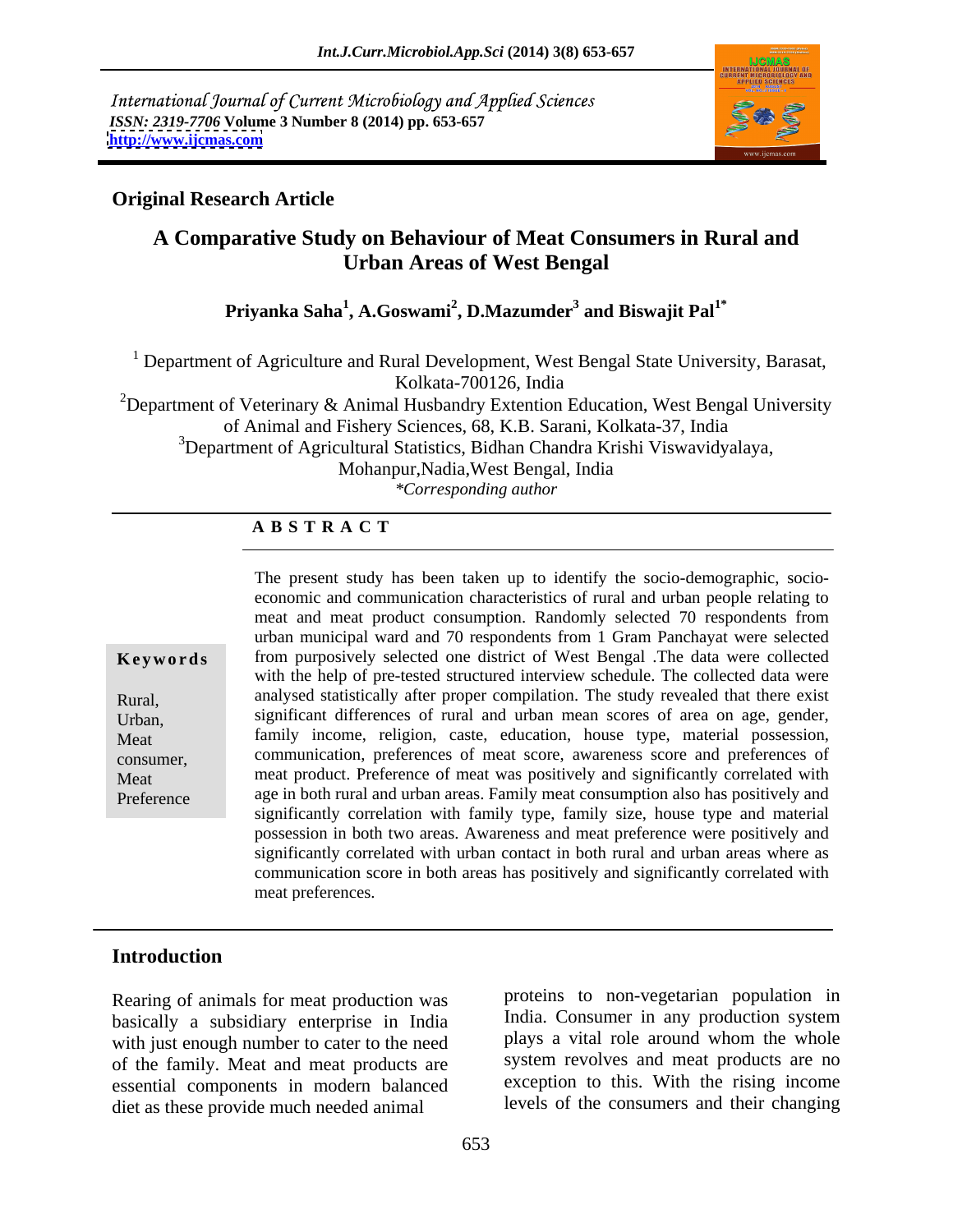The present study has been taken up to caste, education, house type, material identify the socio-demographic, socio-<br>possession, communication score, economic and communication preferences of meat score, awareness score characteristics of rural and urban people and preferences of meat product score related to meat and meat products (Table-1). consumption. To know the entrepreneurial status as well as generation of selfstatus as well as generation of self- In present investigation mean age of urban employment of the people through the meat area was higher than rural as because the sector\industry, the study has been sample respondents who were ready to conducted. Keeping in this mind, the general objective of the study was undertaken to know the behaviourial pattern of meat in

The study was conducted purposively at urban area. selected in North 24 Parganas district of West Bengal. One Village and one Mean family income, education, house type, Municipal ward were selected purposively to collect the data. The Barasat -1 block was score, preferences of meat and meat selected purposively in which Fatayabad products and awareness score were all village under Ichapur Nillganj gram higher in urban areas than that of rural areas. panchayat was selected randomly to Muslim respondents were maximum in rural collected data from rural area. The area and Hindu respondents were maximum Kamarhati Municipality under Barrackpore Sub division selected purposively where in rural area. Rural area consisted of less randomly selected ward number 26 was number of respondents of general caste and taken in sample to collect the data from so the mean of rural area was higher than urban population. From the each location eurban area. (1rural and 1 urban) 70 numbers of respondents were selected randomly which formed the total sample size of the study were 140 (N=140). The data were collected during March'12 to May'12 with the help of the means areas. Table 2 showed that pre-tested structured interview schedule. After computation of data, it was analysed statistically to observe the objective laid

vs. urban comparison was madeon varying

tastes and preferences, the demand for meat dependent variables. The present study is undergoing a change both in quantitative showed that there exist significant effect of and qualitative terms (Haun and Fu, 1993). area on age, gender, family income, religion, possession, communication score, (Table-1).

> answer, were young in age at rural areas by chance.

rural and urban areas of West Bengal. Similarly more respondents in urban area **Materials and Methods** respondents in rural area were male. That is were female where as maximum the reason the mean gender score was higher at urban area.

> material possession score, communication in urban area. So the religion score was high urban area.

down in the study. level at 5% level of significance. The study **Results and Discussion**<br>
score was negatively and significantly Mean comparison of area of study i.e. rural correlated with marital status at 1% level of In rural area family size of the respondents were bigger than urban area. So mean of family size was higher in rural areas than of urban areas. Table.2 showed that preferences of meat score was positively and significantly correlated with age at 1% level of significance and with communication of Dana et.al. (1998) revealed the same. The correlated with marital status at 1% level of significance in rural area.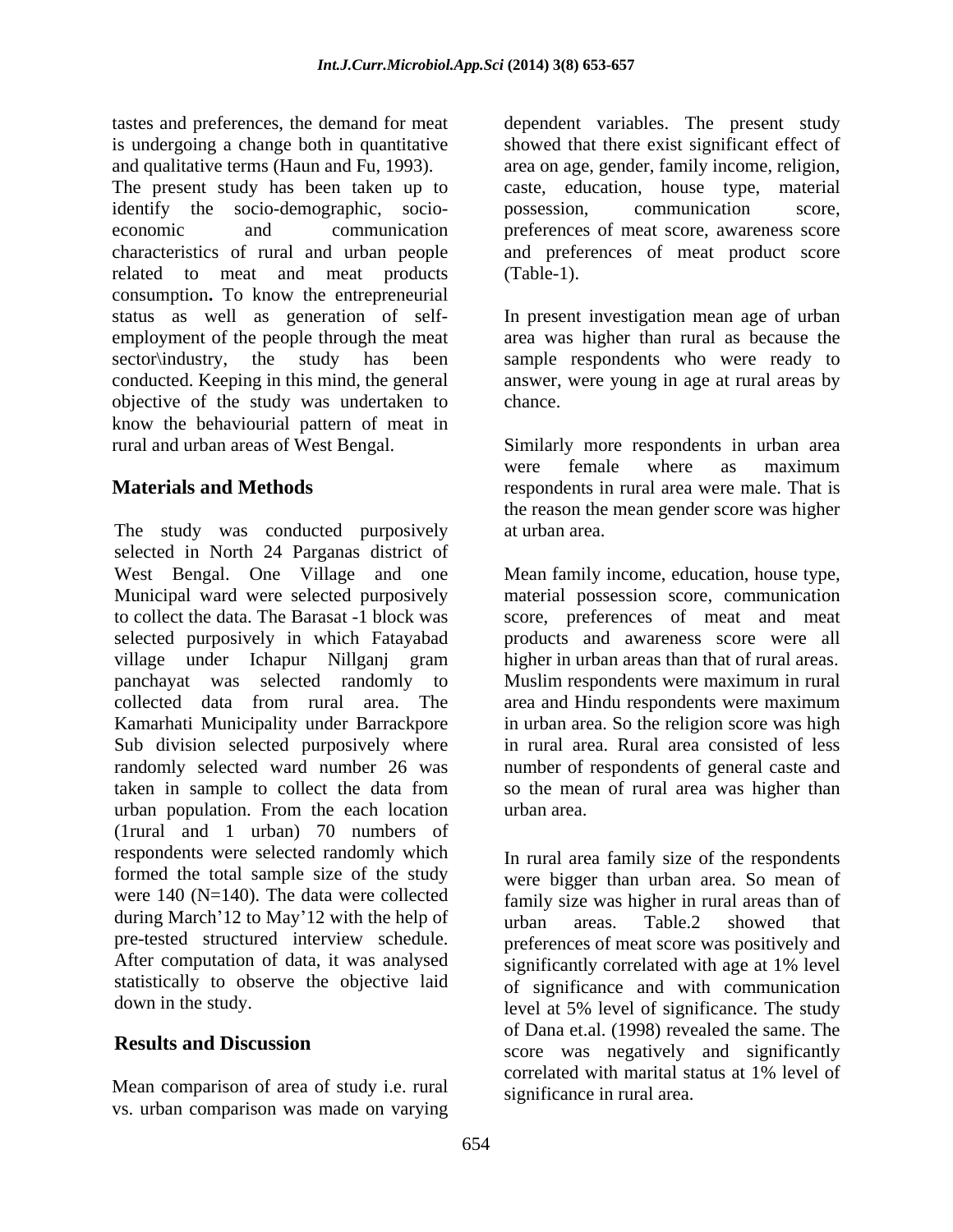| <b>VARIABLES</b>             | <b>AREA</b>  |              | Mann-Whitney U Sig. |                    |
|------------------------------|--------------|--------------|---------------------|--------------------|
|                              | <b>RURAL</b> | <b>URBAN</b> |                     |                    |
| Age                          | 1.61         | 2.11         | 1722.50             | $\boxed{0.00}$     |
| Gender                       | 1.34         | 1.59         | 1855.00             | 0.00               |
| Marital status               | 1.51         | 1.70         | 2185.00             | $\vert 0.21 \vert$ |
| Occupation                   | 3.36         | 3.70         | 2188.00             | 0.26<br>______     |
| Family income/month          | 2.89         | 3.94         | 970.50              | 0.00               |
| Relegion                     | 1.90         | 1.00         | 245.00              | $\vert$ 0.00       |
| Caste                        | 1.14         | 1.00         | 2310.00             | $\boxed{0.04}$     |
| Education                    | 3.33         | 5.61         | 558.50              | 0.00               |
| Family type                  | 1.21         | 1.14         | 2275.00             | 0.27               |
| Family size                  | 1.40         | 1.23         | 2030.00             | $\boxed{0.03}$     |
| House                        | 2.96         | 4.17         | 465.50              | 0.00               |
| Material possession          | 3.63         | 4.79         | 1051.50             | $\boxed{0.00}$     |
| Urban contact                | 6.19         | 7.09         | 2101.50             | $\mid$ 0.14        |
| Communication                | 4.69         | 10.73        | 471.50              | $\vert$ 0.00       |
| Preferences of meat          | 45.37        | 52.34        | 1758.00             | $\vert$ 0.00       |
| Family consumption           | 11.24        | 9.39         | 2030.50             | $\vert$ 0.08       |
| Awareness                    | 16.73        | 24.03        | 452.50              | 0.00               |
| Preferences of meat products | 10.94        | 17.01        | 1236.00             | $\vert$ 0.00       |

# **Table.1** Comparison of Mean between Rural and Urban area

### **2.** Pearsons Correlation Coefficient of Rural area

| <b>Pearson's Correlations</b> |                  |                         |                          |                        |
|-------------------------------|------------------|-------------------------|--------------------------|------------------------|
|                               | pro_sum          | Fcon_sum                | Awar_sum                 | MpdctSum               |
| Age<br>$\sim$                 | .641             | $-0.202$                | 0.061                    | $1-.257$ <sup>*</sup>  |
| Gender                        | $-0.153$         | $-.467$                 | $\overline{1-.333}^{**}$ | $-447$                 |
| Mat_status                    | $-.335$          | $.478***$               | 0.126                    | $\overline{.471}^{**}$ |
| Ocupatn                       | 0.176            | 0.059                   | 0.139                    | 0.027                  |
| F_Income                      | 0.126            | .500                    | .481                     | $.487***$              |
| Relegion                      | $-0.008$         | 0.142                   | $-.358$ <sup>*</sup>     | $-0.044$               |
| Caste                         | 0.094            | $-0.066$                | 0.072                    | 0.019                  |
| Educatn                       | $-0.051$         | $.243$ <sup>*</sup>     | 0.194                    | $.313***$              |
| F_Type                        | 0.061            | _____<br>$.240^\degree$ | 0.069                    | $-0.031$               |
| F_Size                        | 0.012            | .294                    | 0.038                    | 0.223                  |
| House                         | 0.074            | .406                    | .414                     | $.411***$              |
| M_posses                      | 0.123            | .495                    | $\vert .573^*$           | $.433***$              |
| Urbansum                      | 0.079            | $.602*$                 | .403                     | $.596**$               |
| com_sum                       | $.240^{\degree}$ | .696                    | .474                     | $\overline{.576}^{**}$ |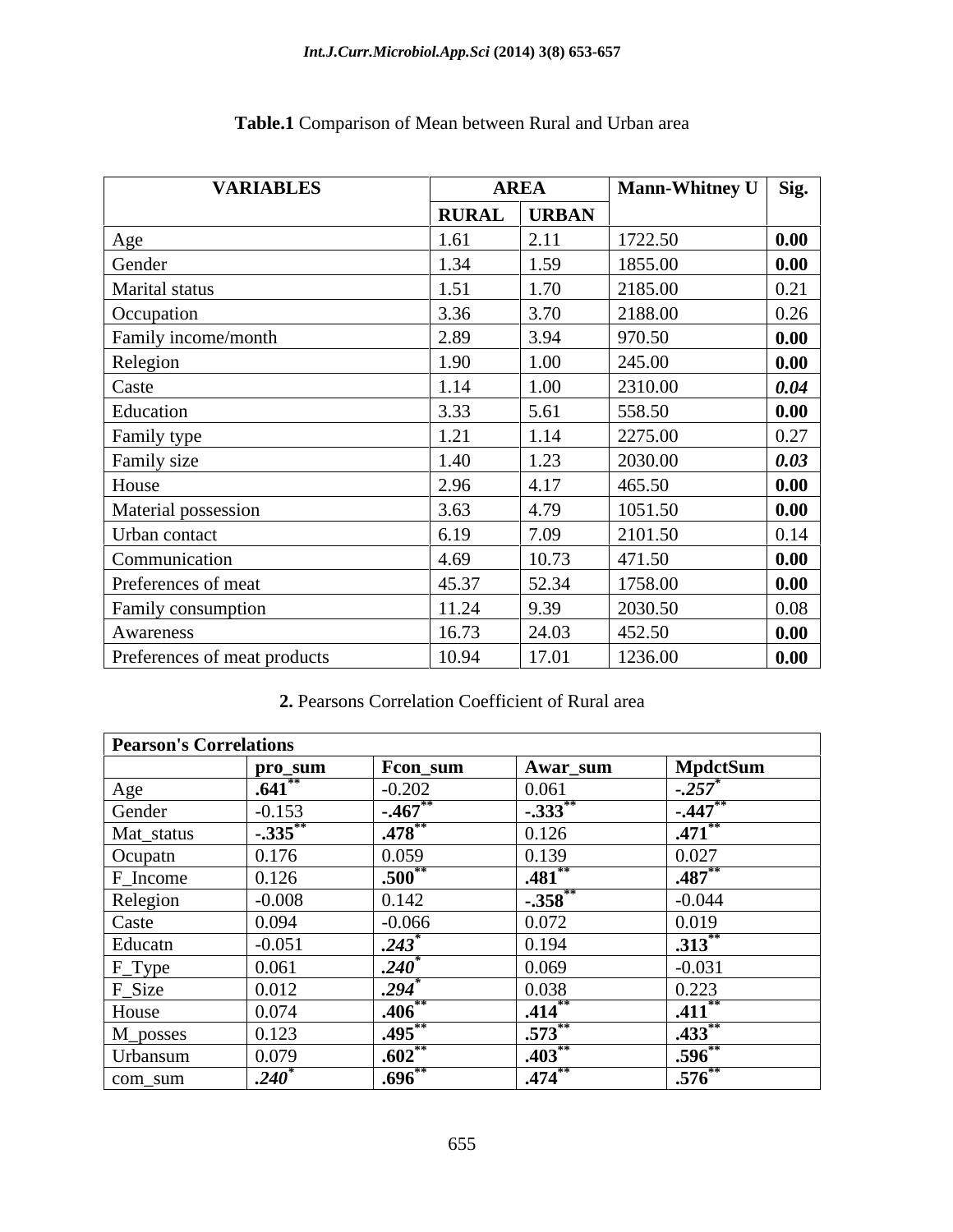| <b>Pearson's Correlations</b> |                |                     |           |                      |
|-------------------------------|----------------|---------------------|-----------|----------------------|
|                               | pro_sum        | Fcon_sum            | Awar_sum  | <b>MpdctSum</b>      |
| Age                           | $.906^{\circ}$ | $-0.024$            | 0.081     | $-.460$              |
| Gender                        | $-.388$        | $-0.223$            | $-.449$   | $-0.19$              |
| Mat_status                    | $-.333$        | $-.335$ **          | $-0.089$  | $.368**$             |
| Ocupatn                       | $.476**$       | $-0.216$            | $-0.024$  | $-.248$ <sup>*</sup> |
| F_Income                      | $-.312$ **     | $-0.028$            | $.289*$   | 0.189                |
| Educatn                       | 0.186          | $-0.07$             | 0.104     | 0.108                |
| F_Type                        | $-0.176$       | .416                | 0.117     | 0.1                  |
| F_Size                        | $-0.001$       | $.475$ <sup>*</sup> | $.238*$   | $-0.074$             |
| House                         | $-0.048$       | $.556^{**}$         | $.253*$   | 0.01                 |
| M_posses                      | 0.008          | $.358^{**}$         | $.538***$ | 0.107                |
| Urbansum                      | 0.157          | $-0.028$            | .278      | $.326^{**}$          |
| com_sum                       | $-0.061$       | 0.104               | 0.212     | $.301*$              |

**Table.3** Pearsons Correlation Coefficient of Urban area

Mat\_status= Marital Status, Ocupatn: Occupation, F\_Income= Family income, Educatn: Education, F\_Type: Family Type, F\_Size: Family Size, M\_posses: Material Possession, Urbansum: Urban contact total, com\_sum:Total Communication score

The survey further showed that family consumption score was significantly and positively correlated with communication level, urban contact, family income, material possession, marital status, and family size, family type and education at correlated with gender at 1% level of 5% level of significance. The score was significance and with age at 5% level of negatively and significantly correlated with gender at 1% level of significance.

The survey further showed that awareness score was significantly and positively correlated with age and occupation at 1% correlated with material possession, family income, communication level, urban significance. The score was negatively and income at 1% level of significance in significantly correlated with religion and

The survey showed that preferences of

house at 1% level of significance and with score was negatively and significantly meat-products score was significantly and positively correlated with urban contact, communication level, family income, marital status, material possession, house and education at 1% level of significance. Dana et.al. (1998) opined the same. The score was negatively and significantly correlated with gender at 1% level of significance and with age at 5% level of significance.

contact and house at 1% level of with gender marital status and family gender at 1% level of significance. consumption score was significantly and Table.3 showed that preferences of meat score was positively and significantly correlated with age and occupation at 1% level of significance. The score was negatively and significantly correlated with gender, marital status and family income at 1% level of significance in urban area. The survey showed that family positively correlated with house family size, family type and material possession